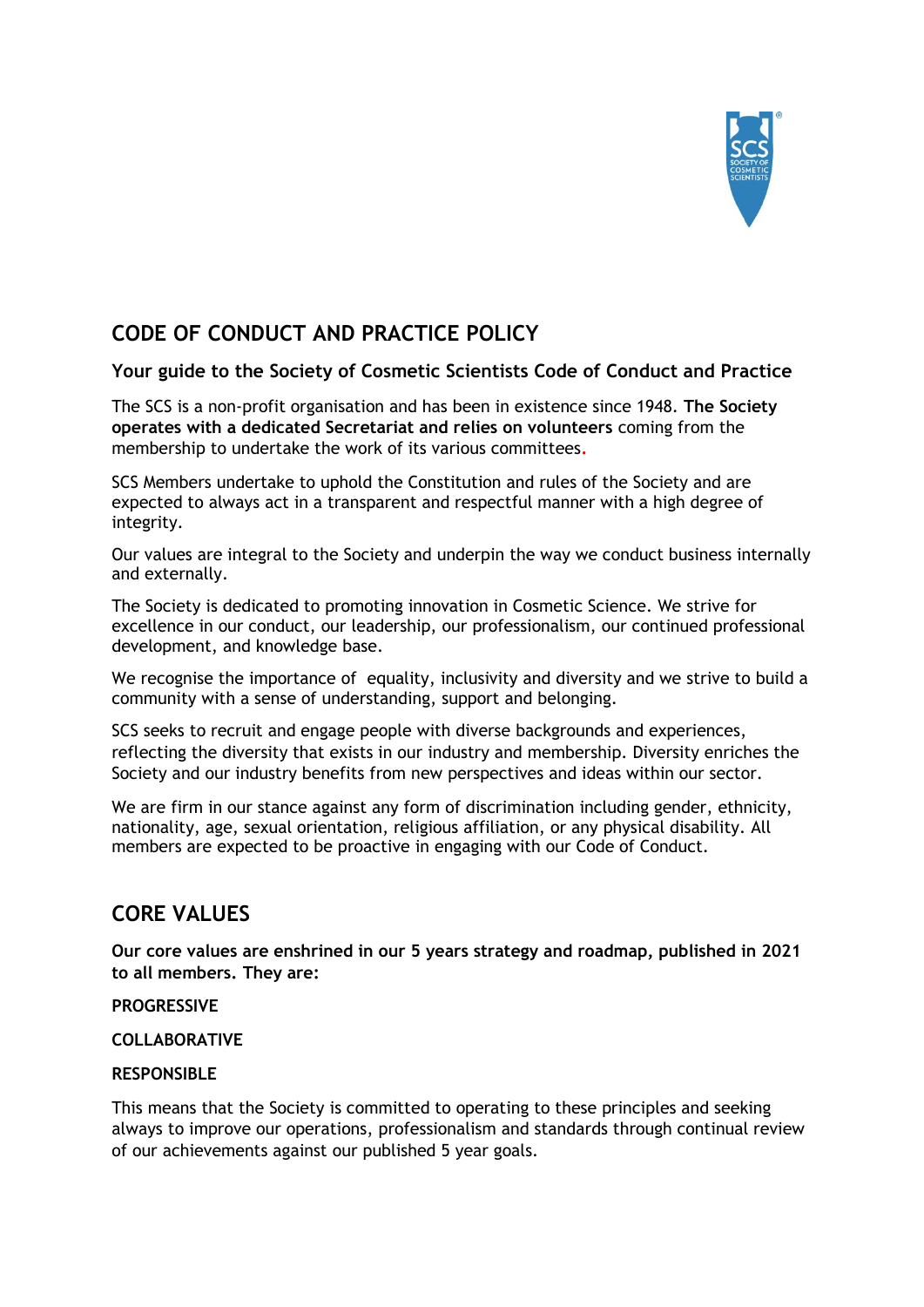The key goals for our continuous improvement strategy in the three strategic objectives are:

#### **PROGRESSIVE**

- we will always operate to the highest standards of professionalism and excellence
- we will be passionate in all we do and in promoting science and best practice
- we will seek to support and drive innovation in the science and technology of our industry
- all our practices will seek to be sustainable
- we will be dynamic, evolving to meet future needs of our members

### **COLLABORATIVE**

- we are a family, supporting and encouraging our members
- we are welcoming and inclusive to all, regardless of age, ethnicity, gender, religious views or any other factors
- we are creative in how we seek to collaborate and evolve to meet our members future needs

## **RESPONSIBLE**

- we are committed to operating to the highest standards of confidentiality and accountability in all we do
- we are transparent and trustworthy

# **SCS Members, Volunteers and Employees shall:**

**Inspire, Inform and Connect** the Cosmetics and Allied Industries

- Respect the people with whom you connect and uphold the integrity and reputation of the profession
- Conduct their business and personal affairs honestly and not engage with corrupt practice
- Promote education, research and collaboration to advance the science of cosmetics.
- Exercise their professional skills and judgement to the best of their ability and discharge their professional responsibilities with integrity, serving as an example to others.
- Have regard at all times to the public interest
- Do all in their power to ensure that their professional activities do not put the health and safety of others at risk.
- When called upon to give a professional opinion, do so with objectivity and reliability.
- Undertake appropriate Continuing Professional Development (CPD) and be able to demonstrate this to others.
- Further the interests of and maintain the dignity and welfare of their colleagues and their membership organisation.